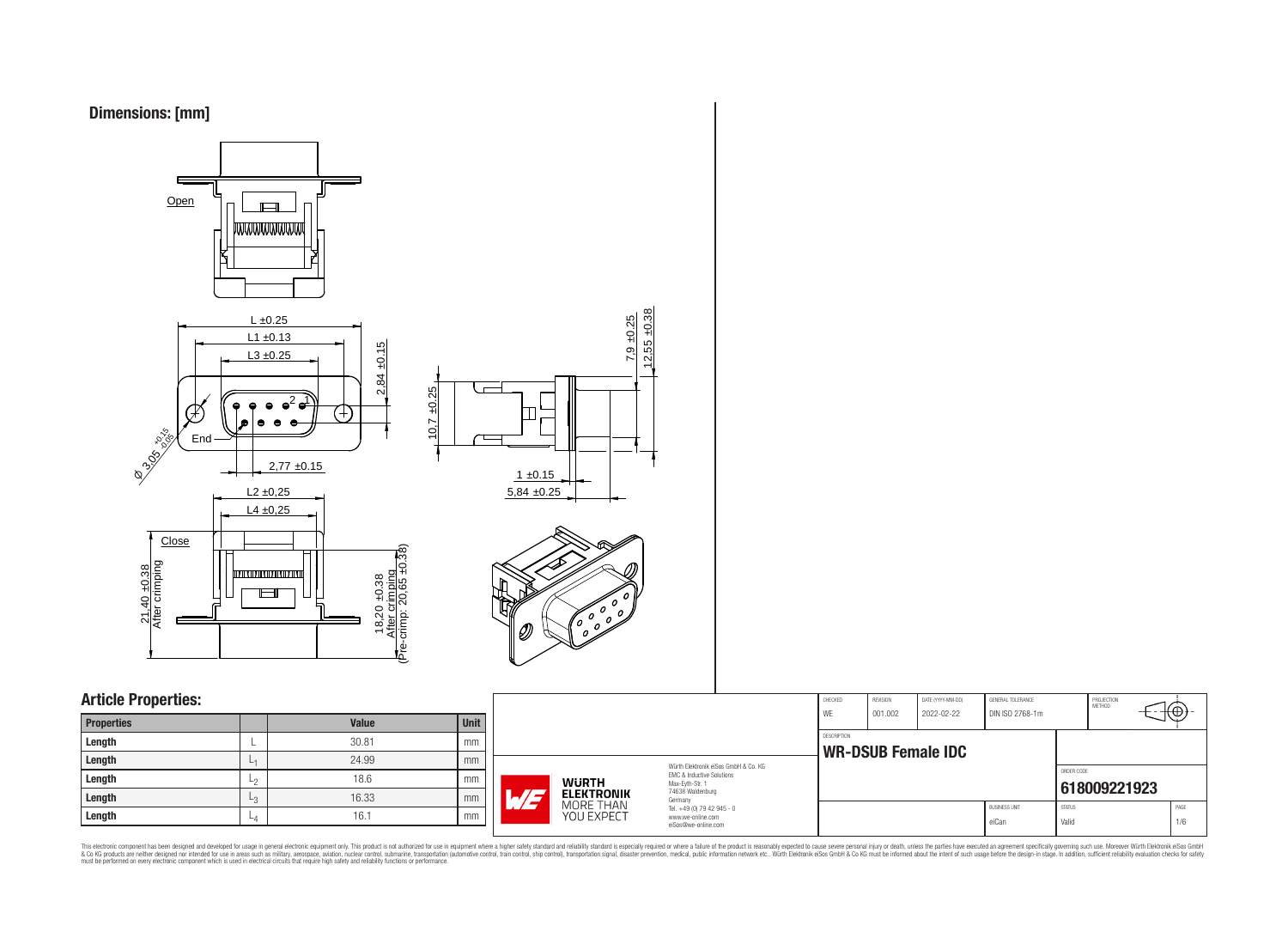# **Article Properties:**

| тніз |  |
|------|--|
|      |  |

# **Material Properties:**

| <b>Insulator Material</b>            | PBT            |
|--------------------------------------|----------------|
| <b>Insulator Flammability Rating</b> | UL94 V-0       |
| <b>Contact Material</b>              | Copper Alloy   |
| <b>Contact Plating</b>               | Selective Gold |
| <b>Contact Type</b>                  | Stamped        |

## **General Information:**

**Operating Temperature** -55 up to +105 °C

## **Electrical Properties:**

| <b>Properties</b>            |           | <b>Value</b> | <b>Unit</b> | Tol. |
|------------------------------|-----------|--------------|-------------|------|
| <b>Rated Current</b>         | I₽        | ◠<br>υ       | A           |      |
| <b>Working Voltage</b>       |           | 125          | V(AC)       |      |
| <b>Withstanding Voltage</b>  |           |              | V(AC)       |      |
| <b>Contact Resistance</b>    | R         | 30           | m(1)        | max. |
| <b>Insulation Resistance</b> | $R_{ISO}$ | 5000         | MΩ          | min. |

|                                         |                                                                             | CHECKED<br>WE | REVISION<br>001.002 | DATE (YYYY-MM-DD)<br>2022-02-22 | GENERAL TOLERANCE<br>DIN ISO 2768-1m |                        | PROJECTION<br>METHOD | ₩           |
|-----------------------------------------|-----------------------------------------------------------------------------|---------------|---------------------|---------------------------------|--------------------------------------|------------------------|----------------------|-------------|
|                                         |                                                                             | DESCRIPTION   |                     |                                 |                                      |                        |                      |             |
|                                         | Würth Flektronik eiSos GmbH & Co. KG                                        |               |                     | <b>WR-DSUB Female IDC</b>       |                                      | ORDER CODE             |                      |             |
| <b>WURTH</b><br><b>ELEKTRONIK</b><br>WE | EMC & Inductive Solutions<br>Max-Eyth-Str. 1<br>74638 Waldenburg<br>Germany |               |                     |                                 |                                      |                        | 618009221923         |             |
| MORE THAN<br>YOU EXPECT                 | Tel. +49 (0) 79 42 945 - 0<br>www.we-online.com<br>eiSos@we-online.com      |               |                     |                                 | <b>BUSINESS UNIT</b><br>eiCan        | <b>STATUS</b><br>Valid |                      | PAGE<br>2/6 |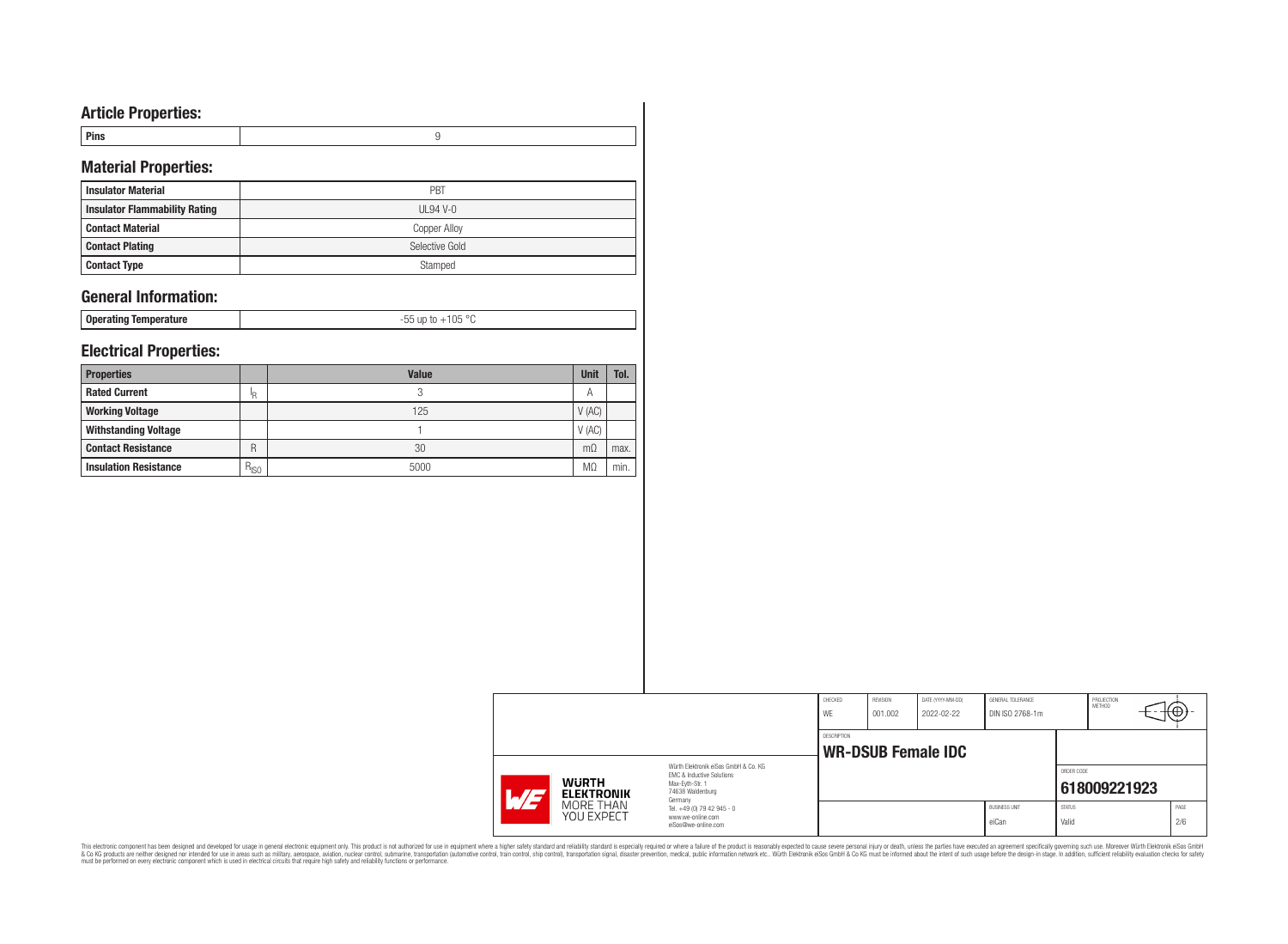



NB: Actual packaging may slightly differ from datasheet

| L <sub>TRA</sub> (mm) | .1 <sub>TRA</sub> (mm) | $WTRA$ (mm) | NAI <sub>2</sub><br>$\mid$ W1 $_{\sf TRA}$ (mm) | $W2_{TRA}$ (mm) | $HTRA$ (mm) | Packaging<br><b>Unit</b> | Material |
|-----------------------|------------------------|-------------|-------------------------------------------------|-----------------|-------------|--------------------------|----------|
| typ                   | <b>IVD</b>             | tv          | l typ                                           | l typ           | l typ       | l pcs                    |          |
| 1268                  | 220                    | 300         | 236                                             | 26.2            |             | 90                       | Plastic  |

CHECKED REVISION DATE (YYYY-MM-DD) GENERAL TOLERANCE PROJECTION<br>METHOD Θ WE 001.002 2022-02-22 DIN ISO 2768-1m DESCRIPTION **WR-DSUB Female IDC** Würth Elektronik eiSos GmbH & Co. KG ORDER CODE EMC & Inductive Solutions **WURTH** Max-Eyth-Str. 1 **[618009221923](https://www.we-online.com/catalog/en/article/618009221923) ELEKTRONIK** 74638 Waldenburg Germany MORE THAN<br>YOU EXPECT BUSINESS UNIT STATUS STATUS PAGE Tel. +49 (0) 79 42 945 - 0 www.we-online.com eiCan Valid 3/6 eiSos@we-online.com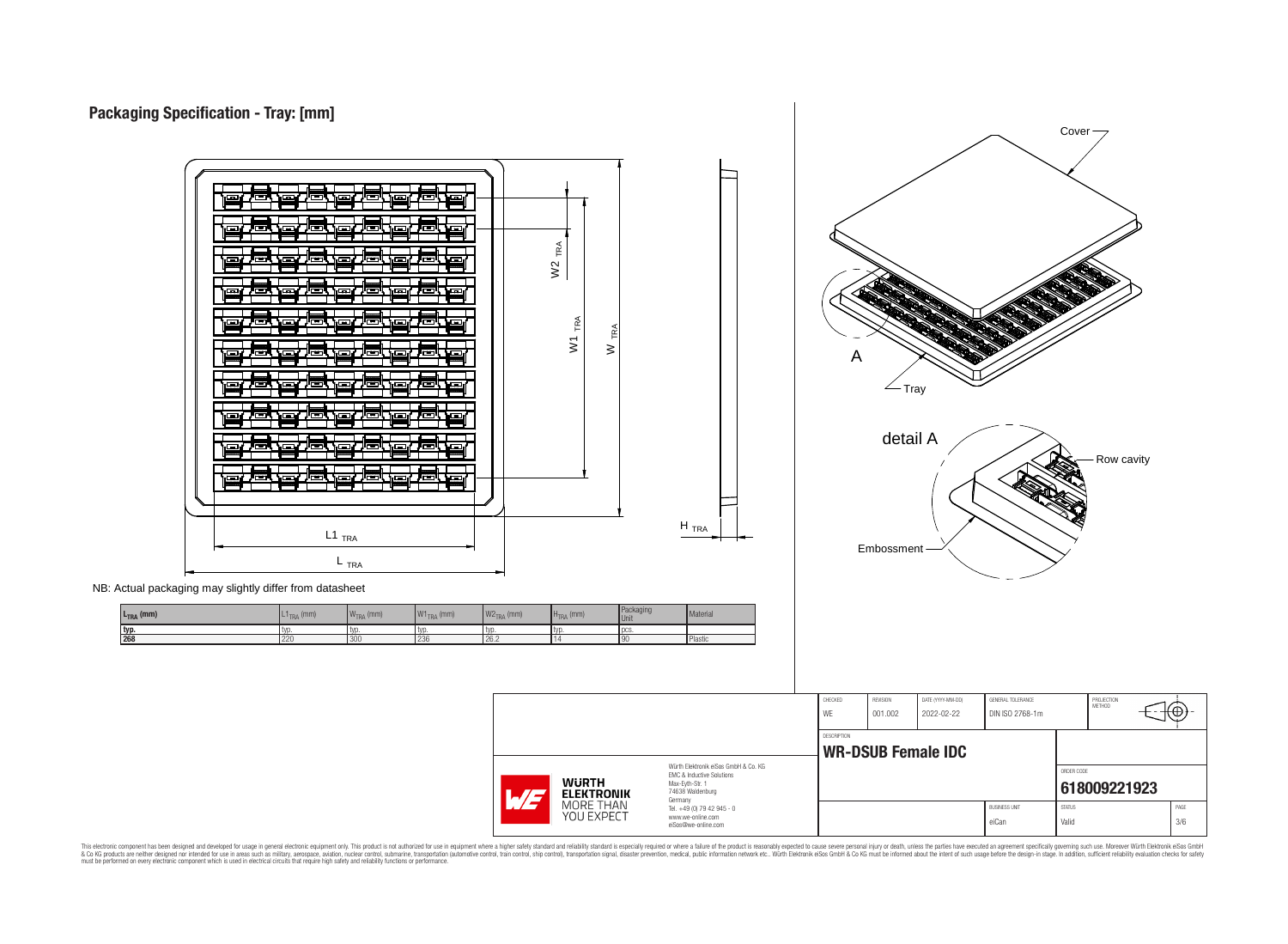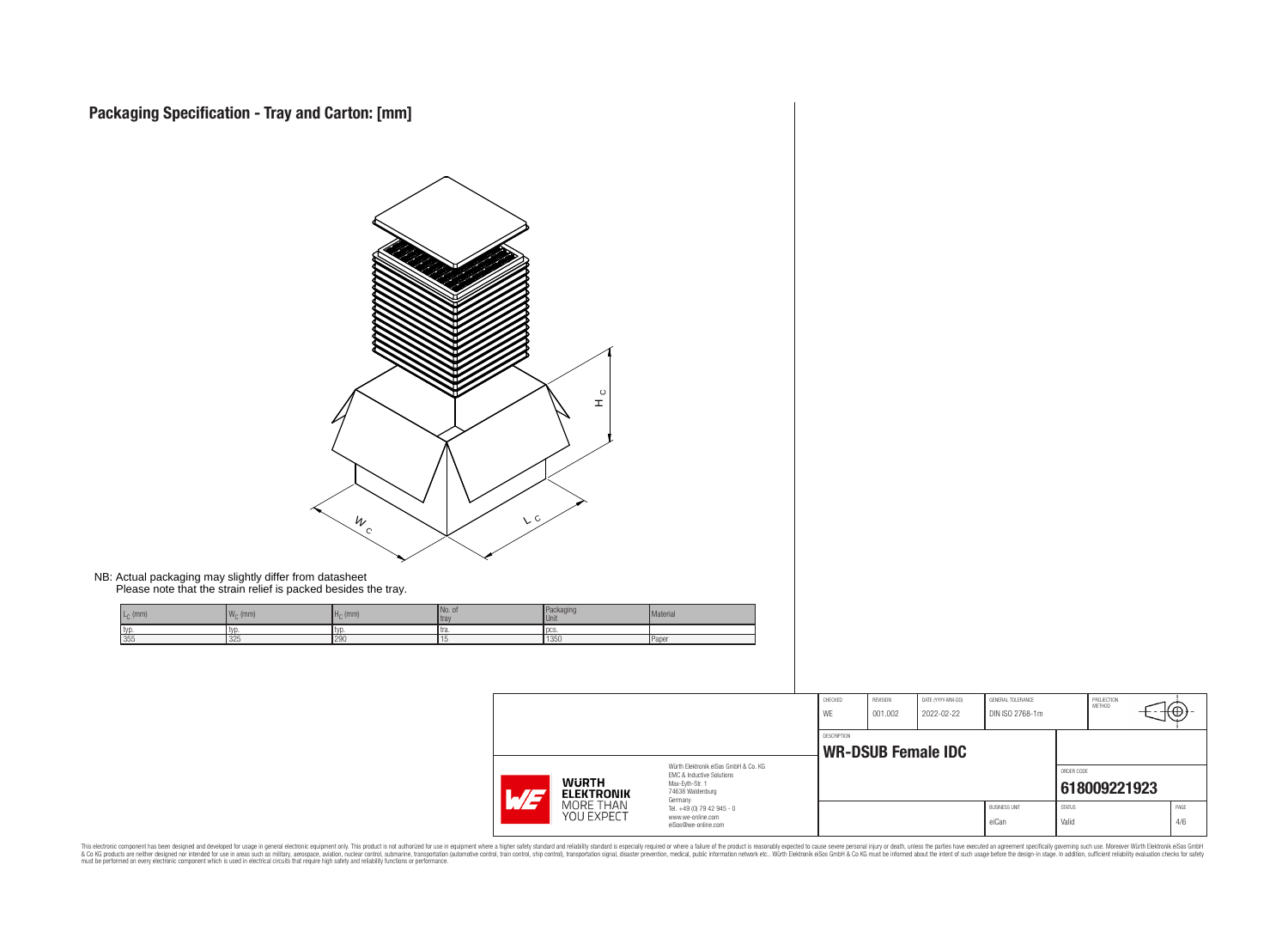# **Cautions and Warnings:**

## **The following conditions apply to all goods within the product series of the Connectors of Würth Elektronik eiSos GmbH & Co. KG:**

#### **General:**

- This mechanical component is designed and manufactured for use in general electronic equipment.
- Würth Elektronik must be asked for written approval (following the PPAP procedure) before incorporating the components into any equipment in fields such as military, aerospace, aviation, nuclear control, submarine, transportation (automotive control, train control, ship control), transportation signal, disaster prevention, medical, public information network, etc. where higher safety and reliability are especially required and/or if there is the possibility of direct damage or human injury.
- Mechanical components that will be used in safety-critical or high-reliability applications, should be pre-evaluated by the customer.
- The mechanical component is designed and manufactured to be used within the datasheet specified values. If the usage and operation conditions specified in the datasheet are not met, the component may be damaged or dissolved.
- Do not drop or impact the components, the component may be damaged.
- Prevent any damage or scratches on the component, especially on the actuator.
- Direct mechanical impact to the product shall be prevented (e.g overlapping of the PCB's).
- Würth Elektronik products are qualified according to international standards, which are listed in each product reliability report. Würth Elektronik does not warrant any customer qualified product characteristics beyond Würth Elektroniks' specifications, for its validity and sustainability over time.
- The responsibility for the applicability of the customer specific products and use in a particular customer design is always within the authority of the customer. All technical specifications for standard products do also apply to customer specific products.
- The mechanical component is designed to be used along with Würth Elektronik counterparts and tools. Würth Elektronik cannot ensure the reliability of these components while being used with other products.

### **Product Specific:**

#### **Soldering:**

- The solder profile must comply with the technical product specifications. All other profiles will void the warranty.
- All other soldering methods are at the customers' own risk.

#### **Cleaning and Washing:**

- Washing agents used during the production to clean the customer application might damage or change the characteristics of the component, body, pins and termination. Washing agents may have a negative effect on the long-term functionality of the product.
- Using a brush during the cleaning process may deform function relevant areas. Therefore, we do not recommend using a brush during the PCB cleaning process.

#### **Potting and Coating:**

• If the product is potted in the customer application, the potting material might shrink or expand during and after hardening. Shrinking could lead to an incomplete seal, allowing contaminants into the components. Expansion could damage the components. We recommend a manual inspection after potting or coating to avoid these effects.

#### **Storage Conditions:**

- A storage of Würth Elektronik products for longer than 12 months is not recommended. Within other effects, the terminals may suffer degradation, resulting in bad solderability. Therefore, all products shall be used within the period of 12 months based on the day of shipment.
- Do not expose the components to direct sunlight.
- The storage conditions in the original packaging are defined according to DIN EN 61760-2.
- The storage conditions stated in the original packaging apply to the storage time and not to the transportation time of the components.

#### **Packaging:**

• The packaging specifications apply only to purchase orders comprising whole packaging units. If the ordered quantity exceeds or is lower than the specified packaging unit, packaging in accordance with the packaging specifications cannot be ensured.

#### **Handling:**

- Do not repeatedly operate the component with excessive force. It may damage or deform the component resulting in malfunction.
- In the case a product requires particular handling precautions, in addition to the general recommendations mentioned here before, these will appear on the product datasheet
- The temperature rise of the component must be taken into consideration. The operating temperature is comprised of ambient temperature and temperature rise of the component.The operating temperature of the component shall not exceed the maximum temperature specified.

These cautions and warnings comply with the state of the scientific and technical knowledge and are believed to be accurate and reliable. However, no responsibility is assumed for inaccuracies or incompleteness.

|                                                                                                                                                                           |                         |                                                                                   | CHECKED<br>WE      | REVISION<br>001.002 | DATE (YYYY-MM-DD)<br>2022-02-22 | GENERAL TOLERANCE<br>DIN ISO 2768-1m |                        | PROJECTION<br>METHOD | ₩           |
|---------------------------------------------------------------------------------------------------------------------------------------------------------------------------|-------------------------|-----------------------------------------------------------------------------------|--------------------|---------------------|---------------------------------|--------------------------------------|------------------------|----------------------|-------------|
|                                                                                                                                                                           |                         |                                                                                   | <b>DESCRIPTION</b> |                     | <b>WR-DSUB Female IDC</b>       |                                      |                        |                      |             |
| Würth Elektronik eiSos GmbH & Co. KG<br>EMC & Inductive Solutions<br><b>WURTH</b><br>Max-Eyth-Str. 1<br>74638 Waldenburg<br><b>ELEKTRONIK</b><br>$\overline{\phantom{0}}$ |                         |                                                                                   |                    |                     |                                 | ORDER CODE                           | 618009221923           |                      |             |
|                                                                                                                                                                           | MORE THAN<br>YOU EXPECT | Germany<br>Tel. +49 (0) 79 42 945 - 0<br>www.we-online.com<br>eiSos@we-online.com |                    |                     |                                 | <b>BUSINESS UNIT</b><br>eiCan        | <b>STATUS</b><br>Valid |                      | PAGE<br>5/6 |

This electronic component has been designed and developed for usage in general electronic equipment only. This product is not authorized for use in equipment where a higher safety standard and reliability standard si espec & Ook product a label and the membed of the seasuch as marked and as which such a membed and the such assume that income in the seasuch and the simulation and the such assume that include to the such a membed and the such